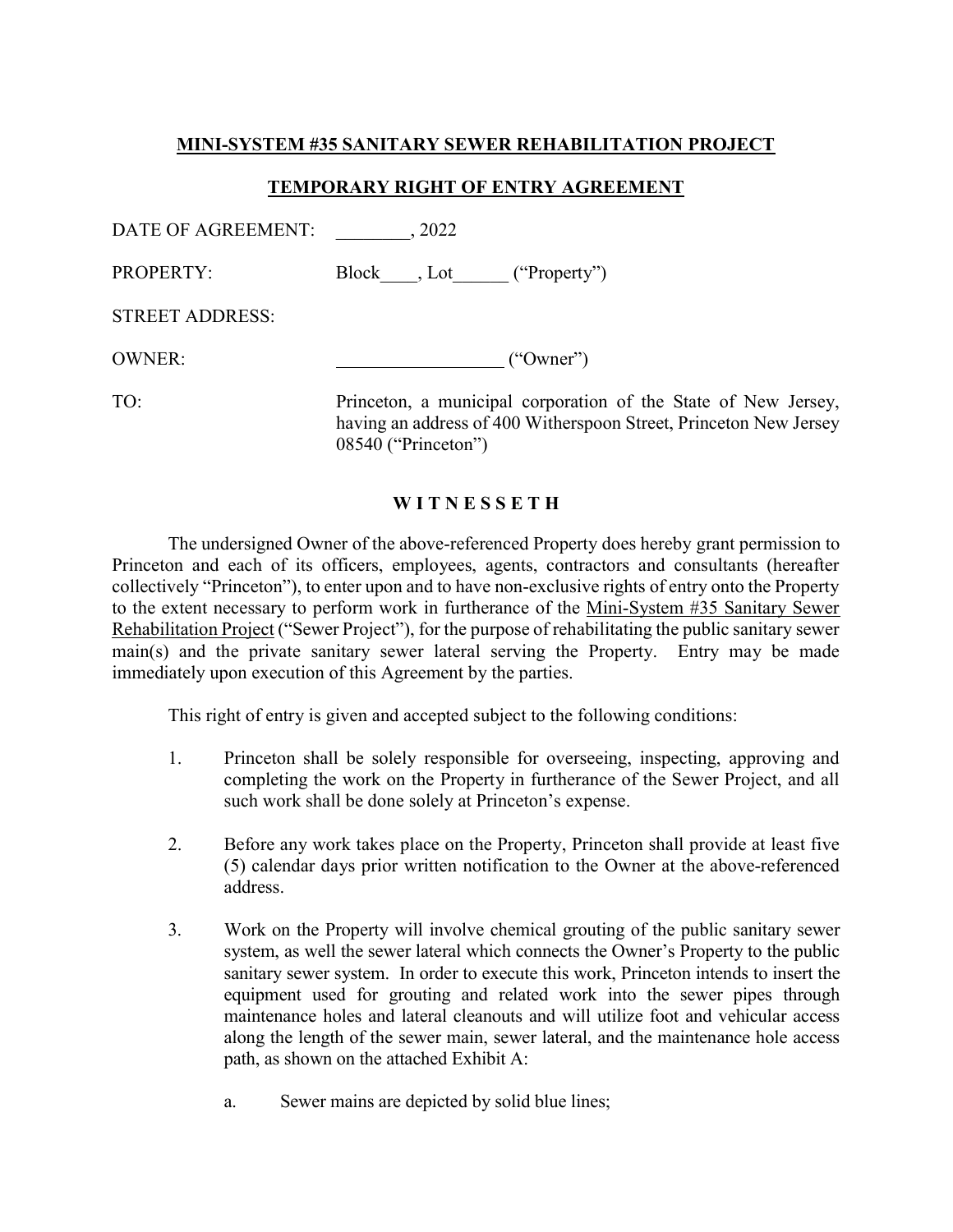- b. Sewer laterals are depicted in solid neon green lines;
- c. The maintenance hole access path, is the area between the dotted magenta line;
- d. Maintenance holes are depicted by dark green circles; and
- e. Existing sewer easements are depicted by light orange polygons.

The parties acknowledge that the locations of the sewer infrastructure shown on Exhibit A are estimated locations and may not be exact, and therefore, Princeton may need to access areas outside of the limits shown, based on actual field conditions or property owner feedback. The parties further acknowledge that work on the sewer lateral shall be limited to the exterior of the residence and no work shall be conducted inside the residence.

- 4. Unless specifically advised in writing otherwise, the work on the Property shall be limited to the following trenchless technologies: injecting chemical grout into the joints and cracks of the sanitary sewer mains and laterals, chemically grouting and lining maintenance holes, installing cured in place pipe liners, root removal, pipe cleaning, and closed-circuit television inspections of pipes.
- 5. Any and all areas disturbed by the work shall be repaired to the same condition as they were prior to commencement of the work on the Property, reasonable wear and tear excepted.
- 6. The sewer lateral serving the Owner's Property is and shall remain the Owner's private property, and the continued maintenance and upkeep of the sewer lateral serving the Property shall remain the Owner's sole responsibility.
- 7. This Agreement shall automatically terminate upon Princeton's final approval and acceptance of the Sewer Project.
- 8. In the event that the Owner sells or transfers the Property prior to the completion of said work, the right of entry herein granted to Princeton shall be binding on any successors or assigns of the Owner. The Owner agrees to make this right of entry known to any purchaser of the Property.
- 9. To the extent permitted by applicable law, Princeton agrees to defend, indemnify and hold the Owner harmless from any damages or losses (including, but not limited to, reasonable attorney's fees) which the Owner may sustain in connection with or arising from the negligent acts, errors or omissions of Princeton while performing work on the above-referenced Property pursuant to this Agreement.